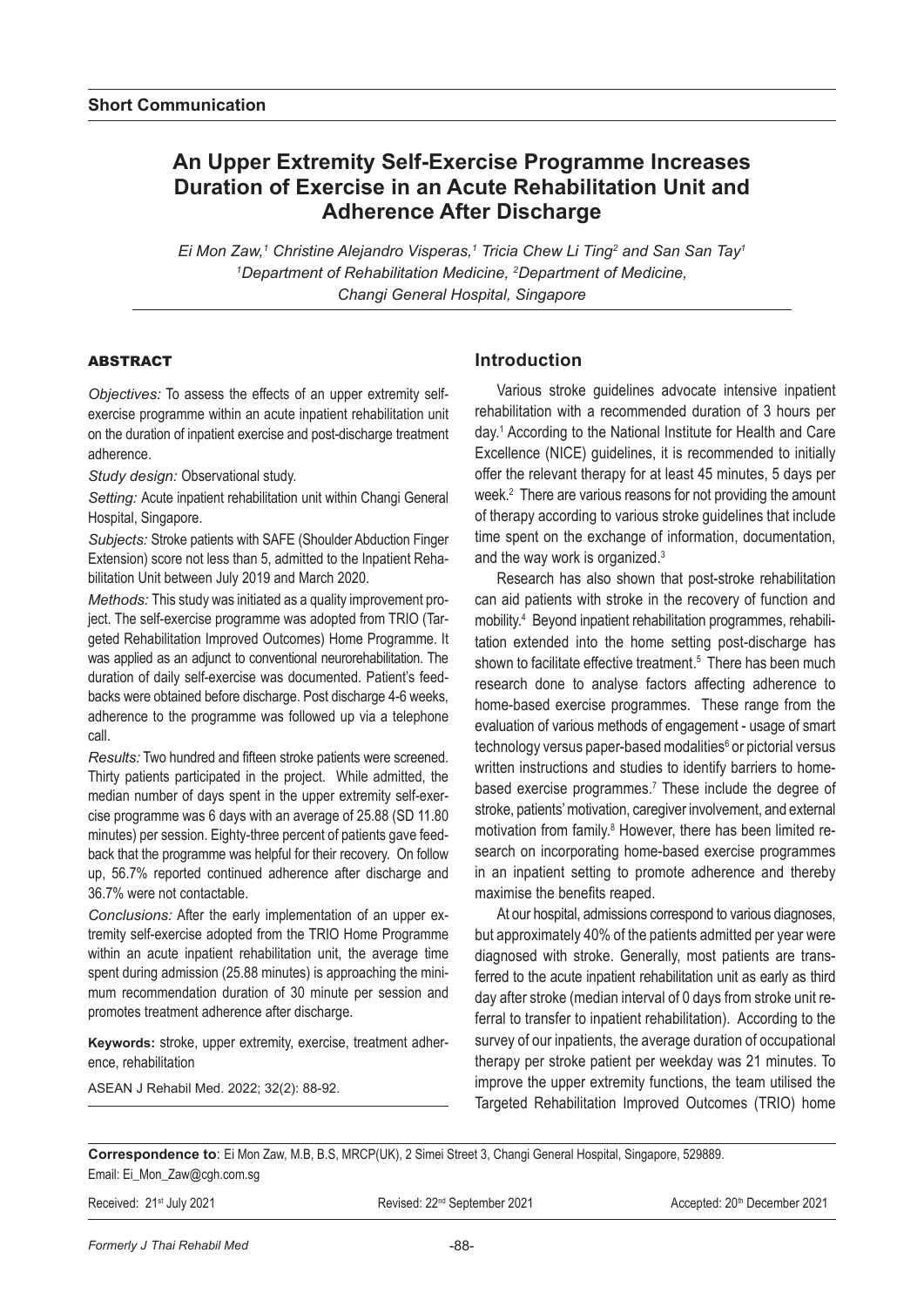exercise booklet, developed by Auckland University,<sup>9</sup> as it is readily available, with permission to be used and downloaded from the website.<sup>7</sup> Curating a new programme was thus not necessary.

The TRIO home exercise programme targeted patients with shoulder abduction and finger extension (SAFE)<sup>10</sup> scores of 5 and above and was designed to utilise commonly available items to promote both strength and finger dexterity. The SAFE score<sup>10</sup> was calculated by scoring shoulder abduction and finger extension separately, using the Medical Research Council Muscle Scale.<sup>11</sup> The patient's muscle strength in each of these movements was scored between 0 and 5, whereby 0 reflected a lack of muscle activity and 5 reflected normal strength and range of movement. The TRIO programme was modified for simplicity and higher acceptability by patients. With a smaller range of selected tasks, patients can be more focused in the exercises, resulting in increased number of repetitions and intensity of each exercise. The objective of this project was to assess the effects of an upper extremity selfexercise programme adopted from the TRIO home exercise programme within an acute inpatient rehabilitation unit on the duration of exercise during admission and post-discharge adherence.

### **Methods**

This project was initiated as a quality improvement (QI) project in an acute inpatient rehabilitation unit of Changi General Hospital, Singapore. The institutional review board (IRB) has reviewed and determined that the project does not require further ethical deliberation. (IRB Reference number: 2020/2811).

### **Participants**

Stroke patients admitted between July 2019 and March 2020 were screened by medical officer in charge on admission as per inclusion criteria of age > 18 years, SAFE score  $\geq 5$ , the cognitive functional independence measure (FIM)  $\geq 5^{12}$ in each component and verbal consent was given. Exclusion criteria included laceration or abrasion or musculoskeletal issues like joint pain, tendon tear or fracture that prevented effective participation. Patients with cognitive impairment who were unable to follow the instructions were excluded.

#### **Materials**

The self-exercise toolbox which was supplied to each enrolled patient included the following (Figure 1): a ball (wooden or plastic), cloth pegs, a writing board with pen, a weight-adjustable dumbbell (a fully filled dumbbell weighs 1 kg), plastic cups and spoon, a deck of cards, and a TRIO exercise booklet downloaded from Auckland university website.<sup>7</sup>

### **Intervention**

The self-exercise toolbox was placed at the patient's bedside for easy access throughout their inpatient stay. In the inpatient setting, the patient was shown how to utilize each of the 5 items in the TRIO box. The patient would demonstrate that they understand by performing the exercises to the team member instructing the patient and was encouraged to engage in the exercise of his/her own volition with a recommended minimal duration of 30 minutes a day. The time spent on self-exercise and adherence was documented by the nurse in charge.

The self-exercise programme was not initiated immediately on the day of transfer to the acute rehabilitation unit (which would be after 2 days following stroke admission) if a patient was transferred in after normal work hours. The programme was terminated one day prior to discharge.

On discharge, one of the team members whether a nurse or a medical officer administered a patient feedback survey and reinforced adherence to the exercise programme at home. The patient was provided with a TRIO booklet and advised to utilize common household items such as canned food, fork and spoon, paper and pen and paper cups as illus-



**Figure 1.** a. Self-Exercise Box: contains TRIO booklet, writing board with pen, water-filled dumbbell, cloth pegs, ball and cards, b. cards sorting, c. wrist extension using water-filled dumbbell, d. cloth pegs clipping onto the box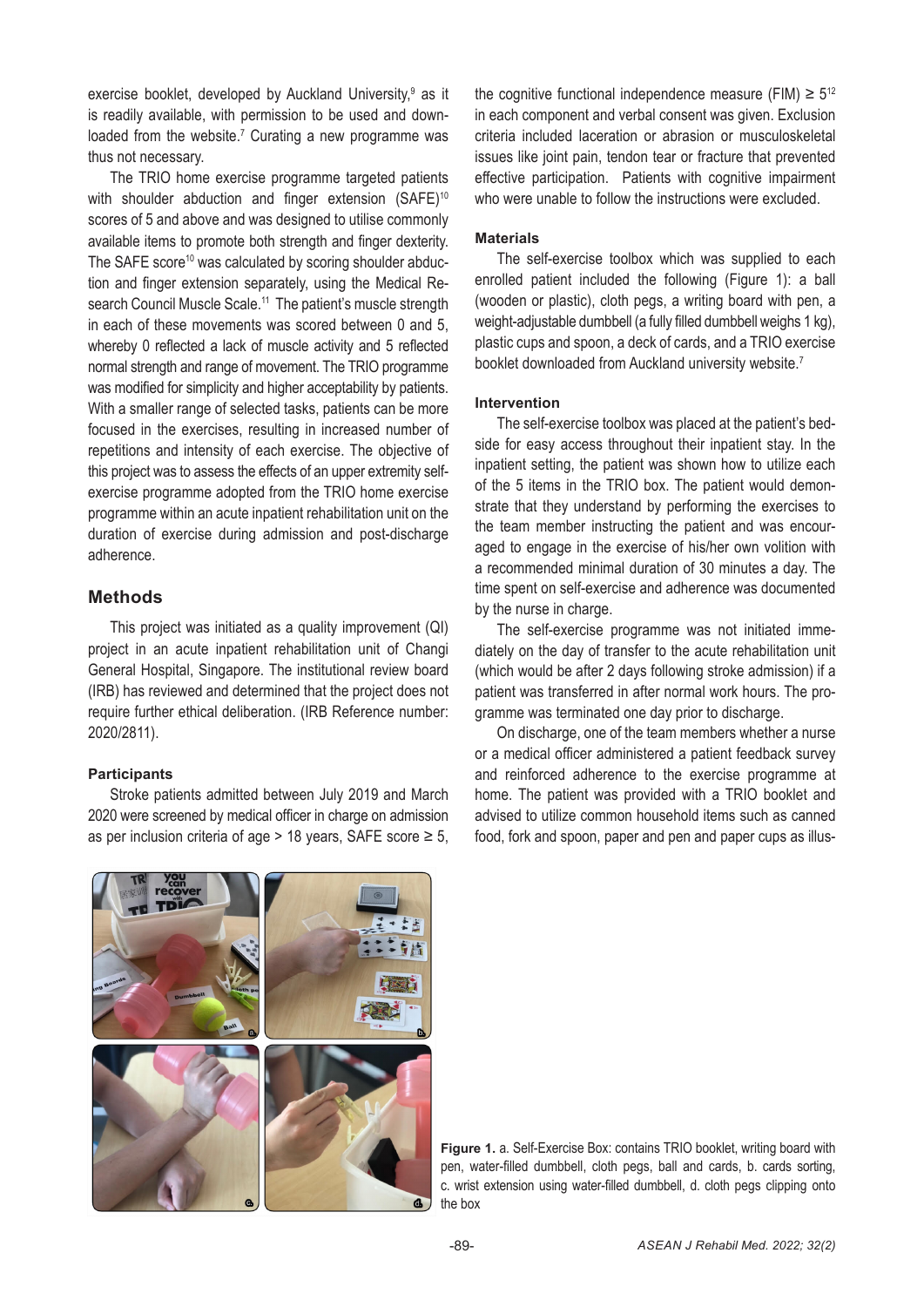trated in the booklet for the home exercise programme. The TRIO box was not supplied to the patient on discharge. The patient was advised to perform the exercises for 30 minutes a day. These patients were followed up between four to six weeks post-discharge via a telephone call to enquire if they adhered to the self-exercise programme. In addition, relevant clinical data such as admission Fugl-Meyer score and National Institutes of Health Stroke Scale or NIH Stroke Scale (NIHSS) of the recruited patients were gathered. The SAFE and the NIHSS scores were re-assessed at discharge.

#### **Outcome measurements**

The primary outcome measures were the time spent in performing the exercises while being in the inpatient rehabilitation unit and adherence to the programme post discharge. Post discharge, the patient was deemed to be adherent if he/ she performed the exercises daily for minimum of 15minutes. Secondary outcome measures were admission and discharge SAFE and NIHSS.

#### **Statistical analysis**

Descriptive statistics were used for age, gender and stroke classifications. Continuous data were summarized as mean (standard deviation) or median (interquartile range) for symmetrically distributed and skewed data respectively. Categorical data were summarized by frequency (%). Data analysis was performed using IBM SPSS version 25.0. Pre- and postdata were performed using single-tailed t-test and a *p* value of < 0.05 was considered statistically significant.

### **Results**

Amongst the 215 patients with stroke screened by the QI team on admission to the inpatient rehabilitation unit between July 2019 and March 2020, 30 patients fulfilled the inclusion criteria for the programme. The baseline demographics and clinical data including the side of the stroke, admission Fugl-Meyer and NIHSS scores, and the rehabilitation length of stay are detailed in Table 1.

During admission, the median duration of the programme was 6 days and the average time spent per day was 25.88



**Figure 2.** Feedback from the patients participated **Figure 3.** Adherence rate (%) on follow-up

(SD 11.80) minutes. The average SAFE score on admission was 7.9, at discharge score was 8.3, and the average improvement was  $0.30$  ( $p = 0.204$ ) after completion of the programme. The average NIHSS score on admission was 5.2, at discharge score was 2.5, and improved by 2.63 (SD 3.94,  $p = 0.001$ ) in this group of patients.

Twenty-seven (90%) patients gave the feedback regarding the self-exercise programme on the day of discharge, of whom 25 (83.33%) were positive about the programme. They perceived that it was helpful to their recovery, and 24 (80.0%) patients reported that the programme offered them confidence to perform the exercises at home correctly. (Figure 2)

Between four to six weeks post-discharge, 19 (63.33%) patients were contactable for follow-up whereas 11 (36.67%) were not. Seventeen patients (89.47% of the total contactable patients) reported that they continued the exercises according to the TRIO booklet daily. Therefore, 56.67% of all programme participants adhered to the home exercise programme. (Figure 3)

| <b>Table 1.</b> Baseline demographics and clinical characteristics of the |  |  |
|---------------------------------------------------------------------------|--|--|
| patients ( $n = 30$ )                                                     |  |  |

| Demographic information                      |                   |  |  |
|----------------------------------------------|-------------------|--|--|
| Age, mean (SD)                               | 62.26 (12.3)      |  |  |
| Gender, n (%)                                |                   |  |  |
| Male                                         | 23 (76.67)        |  |  |
| Lesion characteristic                        |                   |  |  |
| Stroke types, n (%)                          |                   |  |  |
| Ischaemic                                    | 26 (86.67)        |  |  |
| Haemorrhagic                                 | 4 (13.33)         |  |  |
| Stroke sites, n (%)                          |                   |  |  |
| Right                                        | 17 (56.67)        |  |  |
| I eft                                        | 11 (36.67)        |  |  |
| <b>Bilateral</b>                             | 2(6.67)           |  |  |
| Baseline scores                              |                   |  |  |
| SAFE score, mean (SD)                        | 7.9(1.74)         |  |  |
| Admission Fugl-Meyer UE motor, median (IQR)  | 61.5 (48, 64)     |  |  |
| Admission Fugl-Meyer UE total, median (IQR)  | 122 (108.25, 124) |  |  |
| NIHSS, median (IQR)                          | 5(2, 6)           |  |  |
| Length of inpatient rehab stay, median (IQR) | 10.5(7.7, 15)     |  |  |

SAFE, Shoulder Abduction Finger Extension; NIHSS, National Institutes of Health Stroke Scale; UE, upper extremity.



**Figure 3.** Adherence rate (%) on follow-up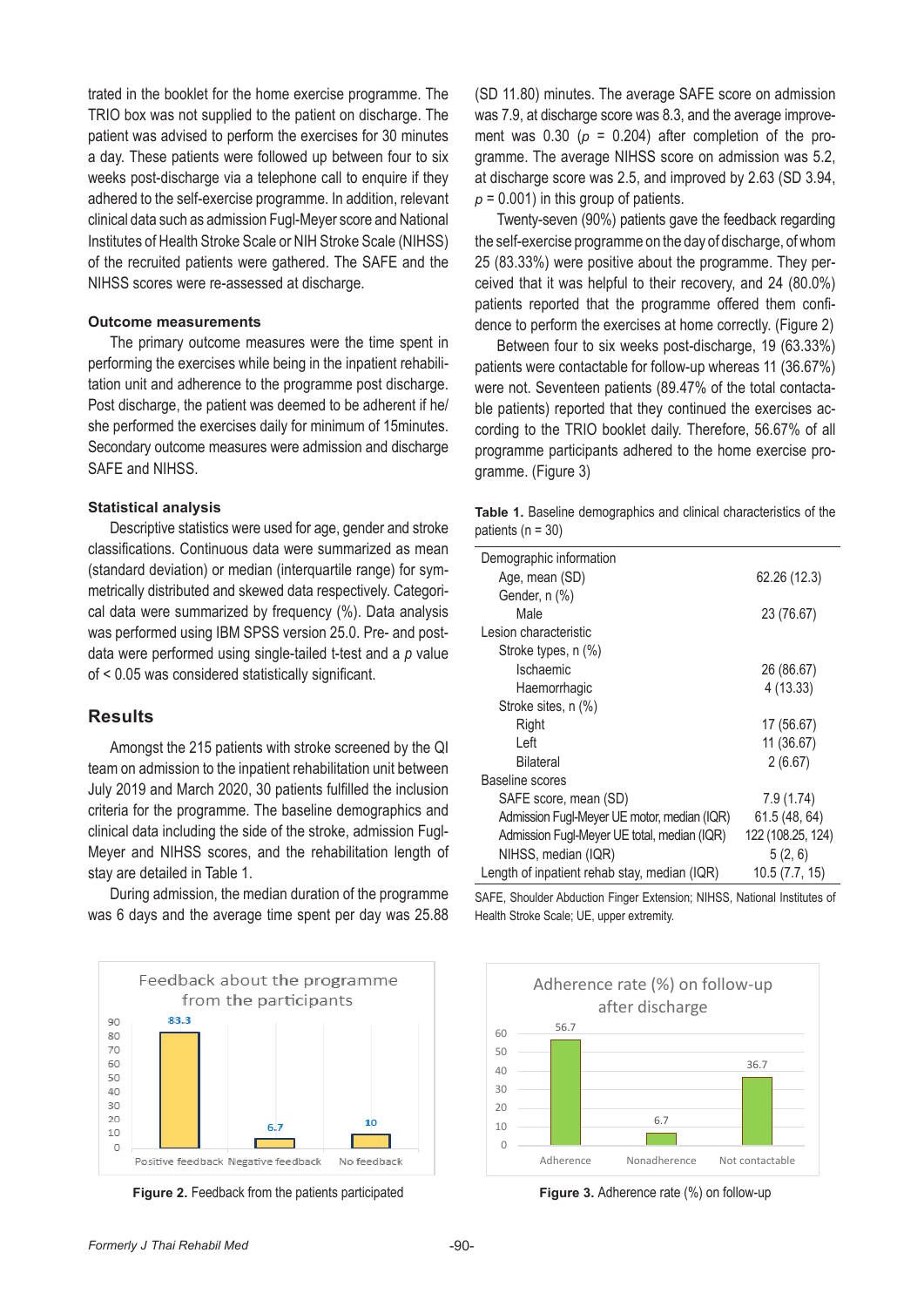# **Discussion**

Rehabilitation after stroke is not an intervention provided at a single point in time. If we were able to encourage greater patient autonomy and participation at the point of discharge, there could be potential gains later in the journey.13 Upper extremity impairments are a major contributor to post-stroke functional limitations, which have downstream effects on activities of daily living.14 In this project of implementing the TRIO home exercise programme within an acute rehabilitation unit, the median duration of the self-exercise programme was 6 days whereas of the rehabilitation length of stay was 10.5 days, and the average time spent per day was 25.88 minutes. According to our previous observation before implementing the TRIO home exercise programme, the average duration of occupational therapy per stroke patient per weekday was 21 minutes. These demonstrate the benefit of early intervention of upper extremity self-exercise programme within an acute rehabilitation phase by promoting more therapy duration during admission.

In addition, majority of the patients gave positive feedback about the programme and the self-reported rates of post-discharge adherence to the programme were 89% in those who were contactable and 56.67% in all patients. These were higher than the adherence rates reported for other home exercise programmes (24.5%).<sup>15</sup> One reason might be that the patients were allowed as integral stakeholders in the rehabilitative process, with some degree of autonomy over therapy duration and time during the rehabilitation admission. They can practice even on weekends when conventional therapy is not available. This shift in their mind-set potentially increased ownership and facilitated greater adherence to the home-based exercise programme post-discharge. Lastly, through the introduction of home-based exercise programmes in an inpatient setting, both patients and their caregivers have a greater length of time being exposed to and familiarising themselves with the exercises. They had many opportunities to clarify any questions concerning the exercises. This may potentially promote greater adherence to post-discharge exercises.

Regarding neurological recovery, the improvement in the SAFE score and NIHSS were modest. The average NIHSS score was improved by 2.63 at discharge. In this study, the rehabilitation length of stay was relatively short and most of the strokes were mild as one of the inclusion criteria was SAFE score at least 5. It was therefore difficult to demonstrate a greater degree of improvement within a short period of time. However, Kerr et al. (2012) found that NIHSS was sensitive to change as early as after 7 days post stroke.<sup>16</sup>

As this study was initiated as a departmental-level QI pilot, the sample size was limited. Furthermore, no pre-intervention data besides baseline duration of occupational therapy (OT) were available. The length of stay was generally short and discharge functional scores such as Fugl-Meyer was not available. Self-reported compliance rates might have been

subject to respondents' recall bias, which could potentially over represent adherence rates in this population. In addition, to establish the long-term benefit of early intervention of upper extremity self-exercise programme in patients with acute stroke, it is necessary to follow-up the patients over a period of time. Further collaboration with allied health professionals for assessment of neurological and functional outcomes will strengthen the study. The average time spent in OT was assessed in an earlier cohort of patients. It is assumed that the additional 25.8 minutes which spent in self-exercise would be able to make up to 45 minutes per day of OT per NICE guideline.

# **Conclusions**

Based on the preliminary results, it is possible to initiate and incorporate the TRIO home-based exercise programme as an upper extremity self-exercise programme in an acute inpatient rehabilitation setting to promote post-discharge adherence for patients with mild stroke. This provides patients with greater autonomy in their recovery process and increases the duration of time patients spend exercising their upper extremities every day. This is an innovative way to address two issues with one intervention.

# **Disclosure**

The authors declare no potential conflicts of interest.

# **Acknowledgements**

The authors would like to thank to our colleagues: Resident Physician Dr Mark Tan Min Jian, Nursing Clinician Jia Lina, Senior Staff Nurses Li Qianqian and Julien Malaga Espina for all their help to finish this project.

# **References**

- 1. Hebert D, Lindsay MP, McIntyre A, Kirton A, Rumney PG, Bagg S, et al. Canadian stroke best practice recommendations: Stroke rehabilitation practice guidelines. Int J Stroke. 2016;11:459-84.
- 2. Dworzynski K, Ritchie G, Fenu E, MacDermott K, Playford ED, Guideline Development Group. Rehabilitation after stroke: summary of NICE guidance. BMJ. 2013;346: f3615. doi: 10.1136/bmj. f3615.
- 3. Clarke DJ, Burton LJ, Tyson SF, Rodgers H, Drummond A, Palmer R, Hoffman A, et al. Why do stroke survivors not receive recommended amounts of active therapy? Findings from the ReAcT study, a mixed-methods case-study evaluation in eight stroke units. Clin Rehabil. 2018;32:1119-32.
- 4. Pollock A, Farmer SE, Brady MC, Langhorne P, Mead GE, Mehrholz J, et al. Interventions for improving upper limb function after stroke. Cochrane Database Syst Rev. 2014;2014(11):CD010820. doi: 10.1002/14651858.CD010820.pub2.
- 5. Burkhart PV, Sabaté E. Adherence to long-term therapies: evidence for action. J Nurs Scholarsh. 2003;35:207.
- 6. Emmerson KB, Harding KE, Taylor NF. Home exercise programmes supported by video and automated reminders com-